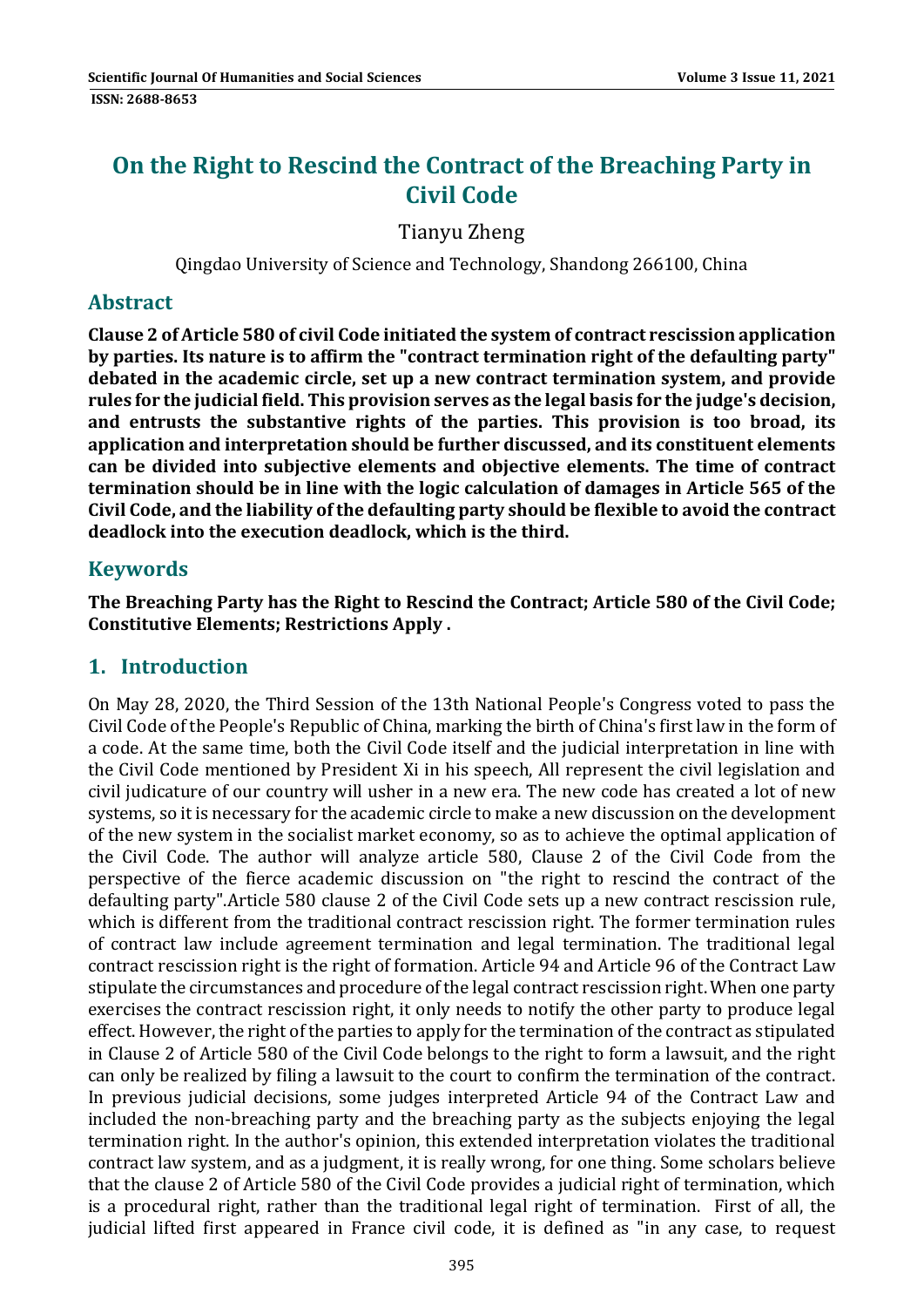termination of the contract can be" put forward by means of litigation, and judicial relieve ultimately is the right of the court, the French civil code without any restriction, is done in the court how to judge and not by the civil code shall be specified, whether the final contract to lift or the parties can appeal to support, Discretion is still in the hands of the judge. However, clause 2 of Article 580 of The Civil Code of China, under the condition that there are three situations, the parties may file a lawsuit or apply for arbitration in the people's court, which is a substantial restriction on the exercise of rights, but not the restriction on the right of action. As a form of litigation, it is directly by the civil code provisions, differs from public law regulations of litigation, the civil code belongs to private law, the equal civil subject to the identity of the relationship and property relationship as its adjusting object, gives the corresponding right to terminate a contract, the parties to balance the interests of both parties, is advantageous for the court judgment to make a fair decision. In other words, paragraph 2 of Article 580 is the legitimate basis for the breaching party to terminate the contract, as well as the judgment basis of the court or the arbitration institution. If there is no such provision, does the court have legitimate legal reasons to support the breaching party to exercise the right to terminate the contract? The second.

## **2. Applicable Requirements and Limitations of the Right to Rescind the Contract by the Breaching Party**

### **2.1. The Subjective Important Document**

A party does not breach the contract in bad faith. The so-called malicious breach of contract refers to the negative treatment of contractual obligations by the parties after signing the contract, so that the interests expected by the other party cannot be realized. The theory of efficient breach of contract in common law system does not exclude the state of malicious breach of contract, but as long as the interests pursued by one party are beneficial to social interests and exceed the interests expected by the other party, which is different from China. Both contract Law and Civil Code still reflect the morality of contract. In practice, most breach of contract is subjective fault of one party, we should distinguish subjective fault from subjective malice. Fault includes intent and negligence, and negligence, whether in a crime or tort, is less morally reprehensible than intent, so we need to be sure of the "negligent breach" scenario. Second, intentional and malicious. The difference between the two is only a difference of degree. After analyzing different judicial cases, the author makes the following suggestions: First, the situation of the breaching party does not change after signing the contract, but simply does not want to perform the contract, which is a malicious breach of contract and should be excluded. Second, most cases of contractual deadlock cannot be explained by the doctrine of situational change, so it is necessary to make some additions. Change the default party oneself circumstance, mostly belongs to the commercial risk in practice, using the principle of changed circumstances can not protect the interests of their own, so the breaching party fails to perform the contract, at this time, the intentional default, integrated both sides benefit, the default party deliberately default moral can condemn sex is smaller than the first case, the judge to sentence the breaching party of termination of the contract. Third, judges are more flexible in applying the rule in cases where both parties are at fault, because both parties are morally reprehensible.Consistency of understanding of the purpose of the contract. Aim generally in the form of black and white contract between the parties, but its implementation status, subjective differences between the two sides are, often appear: a party that the contract purpose can be realized, thus not exercising termination right, one of the parties think the goal cannot be achieved, the contract so you need to exercise the termination right stop in time. What we need to examine here is the possibility of the observant party subjectively realizing the purpose of the contract. When the non-breaching party considers that the purpose of the contract can be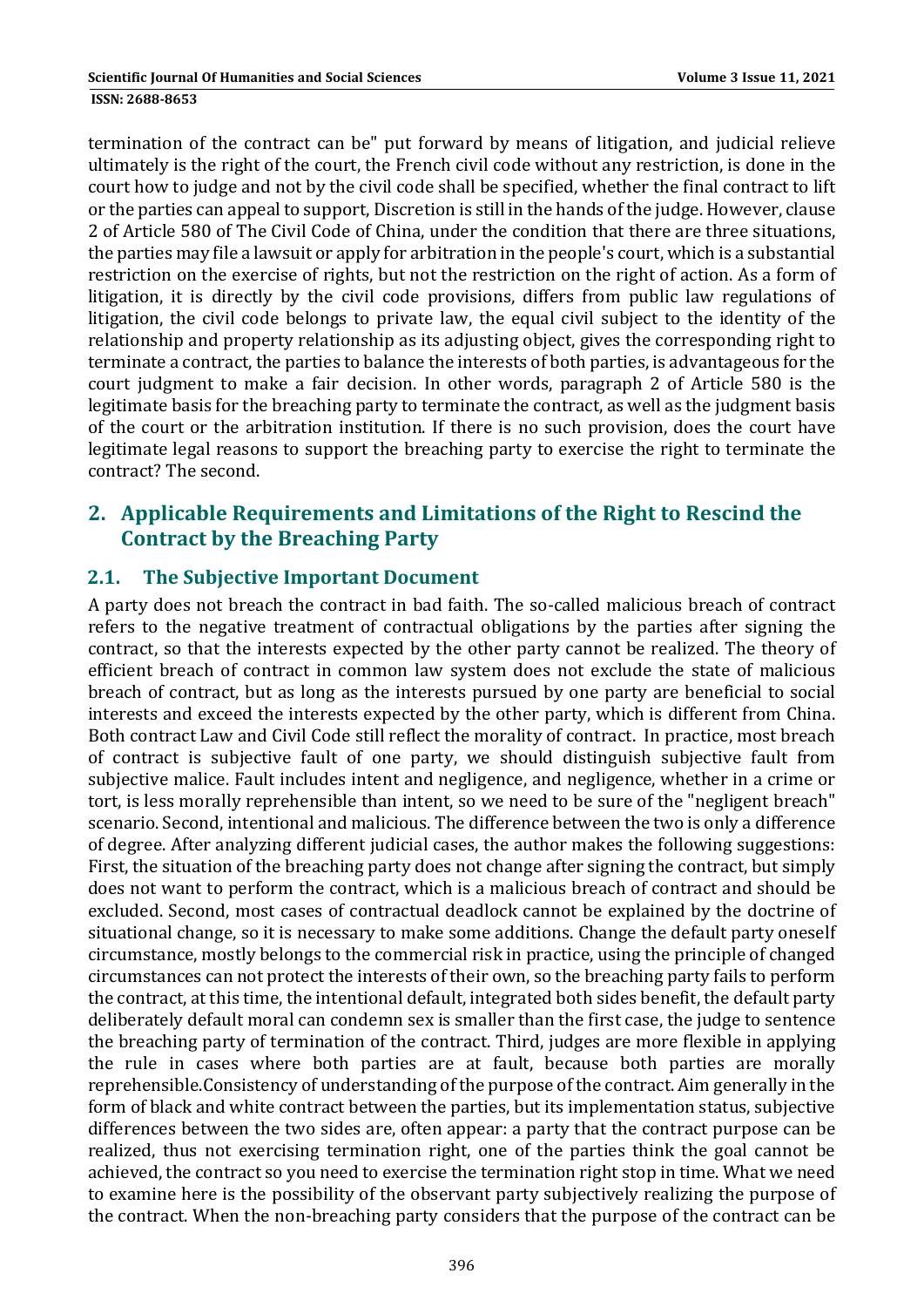#### **ISSN: 2688-8653**

realized through payment, it will form a defense against the breaching party's right to terminate the contract. The key to the right of rescission is to discuss whether the defense constitutes an abuse of legitimate rights or violates the principle of good faith. In the process of the author's discussion, it is not difficult to find that the source of termination right of the breaching party is closely related to this type of behavior of the non-breaching party, so it is necessary to limit the subjective understanding of the non-breaching party. For the breaching party, we can only through its debt behavior performance of the difficulty of to define the subjective understanding of the "contract purpose cannot be achieved", once this kind of situation, cannot implement standard is reached. For the observant party, we try to define the subjective state of the observant party by lowering the standard of the realization of the purpose. The nonbreaching party will not have the above two difficulties (otherwise the non-breaching party will become the breaching party). Previous scholars believe that the behavior of the breaching party affects the economic benefits expected by the non-breaching party in concluding the contract.the author thinks that in the breaching party expectant benefit under the rules of the termination of the contract, measured by the standard shall be reduced, the default party appeared two kinds of situations, observant party knows or should know they are looking forward to the interests of the part or all cannot be achieved, to reach the standard I want, That is, the consistency of understanding of the purpose of the contract is established.Page Numbers

### **2.2. Objective Elements**

Apparent unfairness of the defaulting party. Since ancient times, law has been committed to solving the problem of fairness, no matter legislation or judicial practice can not be avoided. In the academic circle of Our country, there are single and double elements of explicit unfairness. The author puts explicit unfairness into the objective elements of the contract termination rule system of the breaching party to reduce the requirement of proof applicable to the breaching party, and only identifies whether it is explicit unfairness to the breaching party from the perspective of balance of interests. If the contract continues to be performed, the breaching party will suffer a large loss of economic benefits, while the expected benefits obtained by the non-breaching party will be lower than the loss. We can't measure all contractual relationships in terms of dollars and cents from a personal interest perspective, but it is a way of analyzing most market transactions. The expected benefits of the non-breaching party are compared with the benefits lost by the breaching party in full performance of the contract, and the three relationships of greater, equal or less are obtained. When the relationship of greater exists, we will deny the obvious unfairness under the rule system; when the relationship is equal or less, we will definitely have reached the state of obvious unfairness. From the social interests, when enterprises belong to the contract by one party, the representative of the generally greater than the personal interests, social interests and corporate social responsibility is unable to avoid our problems to discuss the contract alone, corporate social responsibility is the combination of internal and external interests, we have common interests, is collection of social public interests. When the enterprise performs the contract as one of the parties, there is a high probability of threatening these interest sets, we can be sure that the performance of the contract is obviously unfair. For example, we take the bankruptcy of enterprises as the price of fulfilling the contract, which will have a negative impact on both personal and social interests.

### **2.3. Restricted Application**

rHere it is necessary to make it clear that the scope of the right to rescind the contract of the defaulting party does not only include non-monetary obligations. The actual performance stipulated in paragraph 1 of Article 580 of the Civil Code is limited to non-monetary debts. As a clause that should belong to the system of "termination of contractual rights and obligations", Paragraph 2 and Paragraph 1 belong to the system of breach of contract. The former only contains three exceptions logically and does not contain the first half of paragraph 1. Article 48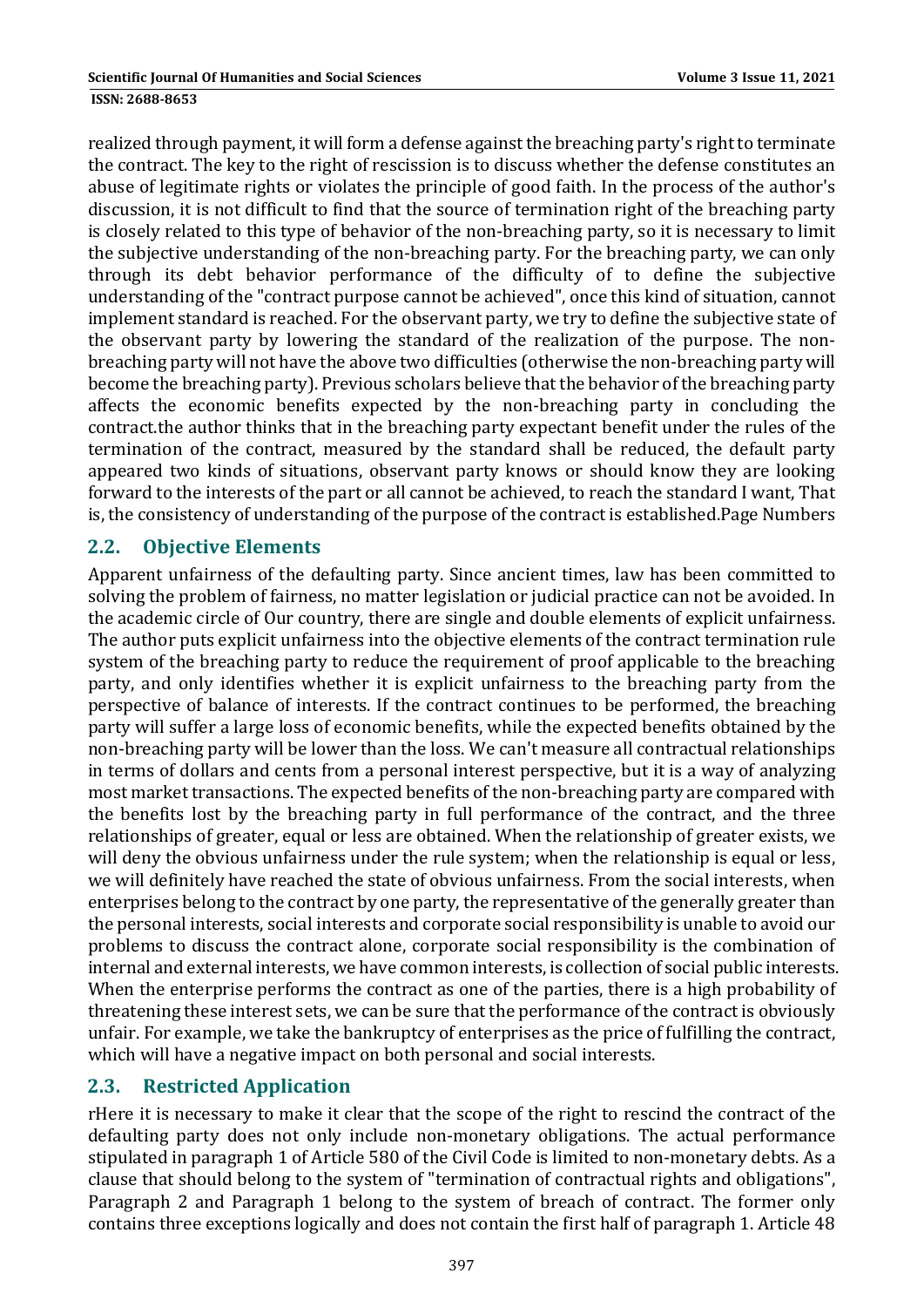of Jiumin Records only limits the scope of application to "long-term contracts", including but not limited to contracts with continuous payment of money. Should be discussed, as a new rule, we need to reflect on the future, when the rule is applicable to appear what kind of legislative purpose beyond question, as prof yong-jun li speaking, there are more than 400 judicial case the breaching party of termination of the contract, may after the enforcement of the civil code, such cases may develop to the thousands of thousands of parts, by that time, China's social trading order will also change, in order to maximize the interests of the pursuit of breach of contract as the spiritual connotation of the trading concept slowly infiltrated into the market economy system. This is not what legislators want to see, nor is it what all the scholars who support the termination right of the defaulting party want. Therefore, it is necessary for us to apply this right or rule restrictively. Prohibition as a general clause. In judicial practice, the application of legal principles can only be affirmed in the case of insufficient supply of rules or unfair rules, which does not have the generality of application. We elevate the status of the contract termination rule of the defaulting party to a level similar to that of the legal principle, limiting the abuse preference of the parties' rights and the preference of the application of the judge's rule. The following two conditions can be used as rhetoric or "hindrance" to limit the application: first, the application of termination of agreement. The system of contract law has been divided into agreement termination and legal termination, agreement termination and general agreement termination. Termination of the agreement means that the contract can be terminated if both parties reach a consensus through consultation. Contract is a contract, as the performance of the autonomy of the parties, the parties may be set up to a common means for their own "lock" or common use keys to open the "lock", even if the law is not agreed to lift, we also should definitely and their behavior on the effectiveness of any legal effect under the condition of party autonomy, for both sides, there is no so important. In the breaching party to exercise its right of termination of the contract, the judge shall determine whether has the maximum probability of rejected the possibility of a deal to lift and if not, the judge should actively as a "great man", agreement to lift, for the benefit of the contract, can understand more than the parties, the judge as a middleman, only do legal interests balance. Second, the application of arbitrary termination of indefinite contract. Article 563 (2) of the Civil Code stipulates, "In the case of an indefinite contract with obligations for continuous performance, the parties may terminate the contract at any time, provided that they give a reasonable notice to the other party." An indefinite contract reflects the particularity of the trust relationship between the parties, which means it can be established and terminated at will. Where one party notifies the other party of the termination of the contract, the other party may file an objection to the people's court, and the court shall examine it. The judge should distinguish between the parties' right to terminate the contract arbitrarily and the breaching party's right to terminate the contract. Different rules apply and different constitutive elements are examined. For example, Company A leased office building A of Company B for one year on January 1, 2018. After the expiration, Company A continued to perform the rental contract to Company B, and Company B did not raise objections, and have refused other companies who want to lease A office building (A office building is located in the prime of the city). Half A year after the lease, Company A had financial difficulties and orally informed Company B that it did not intend to continue leasing office building A and planned to withdraw all equipment in July 2019. However, Company B refused, and Company A applied to the court for rescinding the contract. Analyzing the interests of all parties: Company A has financial problems. If company A continues to lease office building A, it will be unable to pay huge rent, resulting in huge losses. If party B agrees to terminate the contract, it needs to find a new tenant at some cost and bear the expenses of various property services and other services by itself. First of all, the implied behavior of both parties forms an indefinite lease relationship, and there is an indefinite lease contract between them. If the judge makes a judgment to terminate the contract according to paragraph 2 of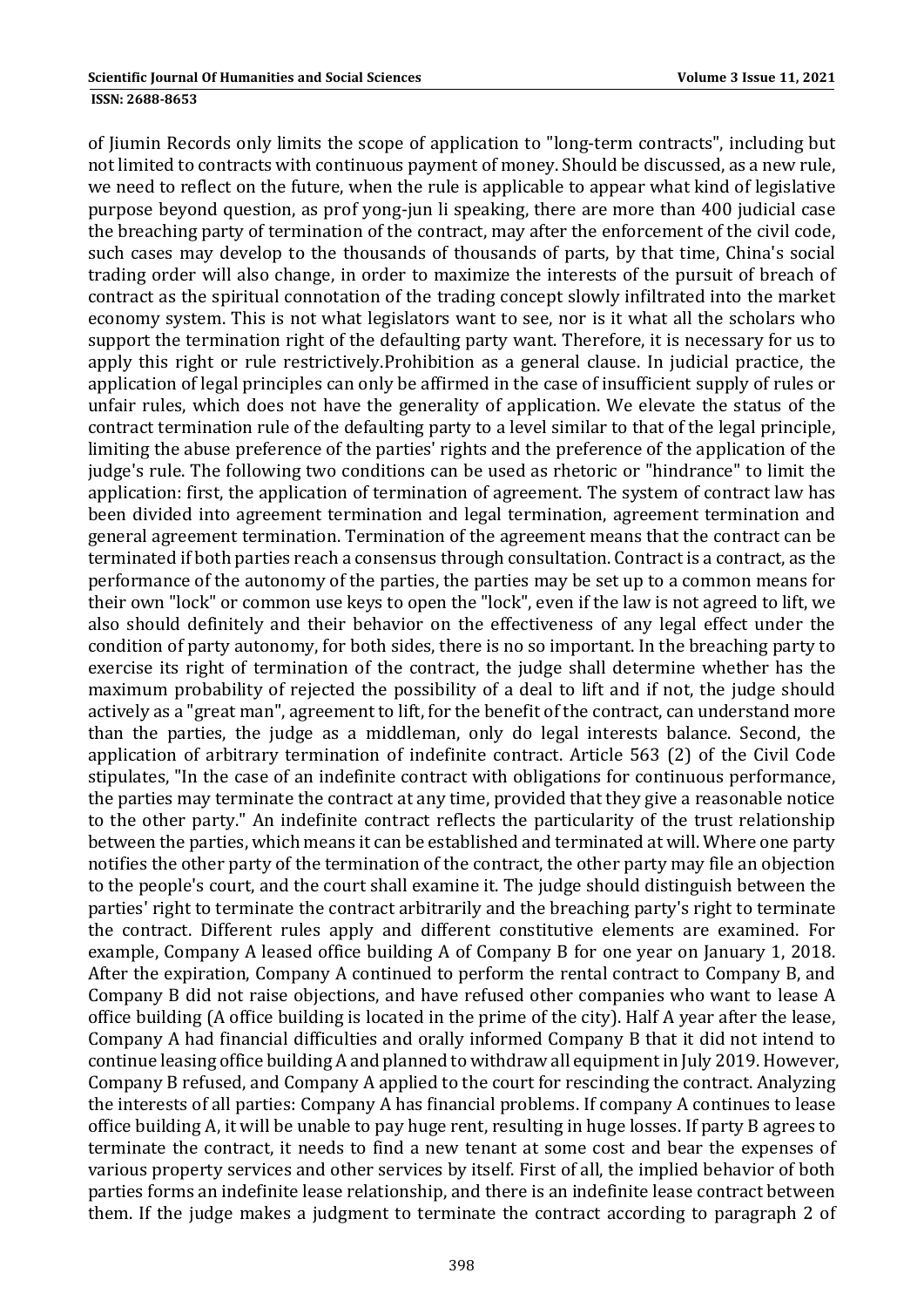Article 563 of the Civil Code, it will be beneficial to PARTY A and unbalanced to Party B. If the judge makes a judgment based on paragraph 2 of Article 580 of the Civil Code Company A shall pay the rent to Company B, failing to pay the rent will be deemed as a breach of contract in this contract.], it will be beneficial to Party B (due to certain compensation for losses), and the interests of Party A will be unbalanced. As the author pointed out above, the contract termination rule of the defaulting party is prohibited from being applied as a general clause, therefore, such case can only be judged by article 563 (2) of the Civil Code. When the interests of company B are out of balance, the court can also judge Company A to compensate company B for certain losses according to the principle of fairness. So regardless of whether they are according to the rules, which can get similar results, termination of the contract, company b got a certain compensation (damages), but in comparison, when apply 2 paragraph of article 563 of the required trial costs low, namely the simplicity of the constitutive requirements, (2) of article 580, if applicable, you will need to spend a certain number of "kung fu".

### **3. Improvement of the Right to Rescind the Contract of the Defaulting Party**

From the perspective of comparative law, this system is the first of its kind in China, and there is no legislative precedent to follow. It is not certain whether this system can be effective or lead to other social risks after it is applied. To avoid more unknown risks, it is necessary to answer the question of the relevance of this rule.About the release time. The traditional contract rescission right is rescinded when the notice or copy of complaint reaches the breaching party, but the new law does not stipulate the time limit of rescission after the breaching party exercises the contract rescission right. It is the first time for China to set up a clause with the spiritual connotation of "the right to rescind the defaulting party", which should be complete in the legislative system, and the second clause of Article 580 should conform to the second clause of Article 565. Breach of contract termination right while remove with the traditional legal rescission in different ways, but if the court ruling, termination of the contract should apply to our country to the other party through litigation to lift the system of legal rules, the effectiveness of the contract the cutoff point should be applied the general legal effect of exercising termination right - when the indictment copy to other party. The author believed that the existence of the contract the deadlock, has already cost more cost, the parties in a timely manner allows the parties from out in the contract is the money due, so in order to safeguard the interests of the parties to their respective, when the court confirmation can be done to remove, the effectiveness of the contract should be within the limit of the indictment copy arrived at each other, to limit liability for damages. Liability of the breaching party. The liability for breach of contract in China's contract compilation system is generally of remedy rather than punitive, In the context of Article 580 clause 2 of the Civil Code, the liability for breach of contract mainly refers to damages and liquidated damages. "Filling up principle" is the basic principle of calculating damages. What the author wants to discuss here is not whether punitive damages should be applied to the contract termination rules of the breaching party, but to put forward some suggestions or assumptions about the path of assuming the liability for breach of contract for reference in practice. Consider such a problem: A requests to terminate the contract due to monetary debt breach, and the court decides to terminate the contract and compensate the non-breaching party for losses. Does this situation form its own closed loop? The application of the contract termination rule of the breaching party helps Party A to escape from the contract deadlock, but thus causes the interest imbalance to the non-breaching party. The court may take compulsory enforcement against the liability for breach of contract (mainly the compensation for losses), but it has no effect in practice. From the debt of original contract to the debt of compensation for damages, from a contract deadlock to an execution deadlock, in